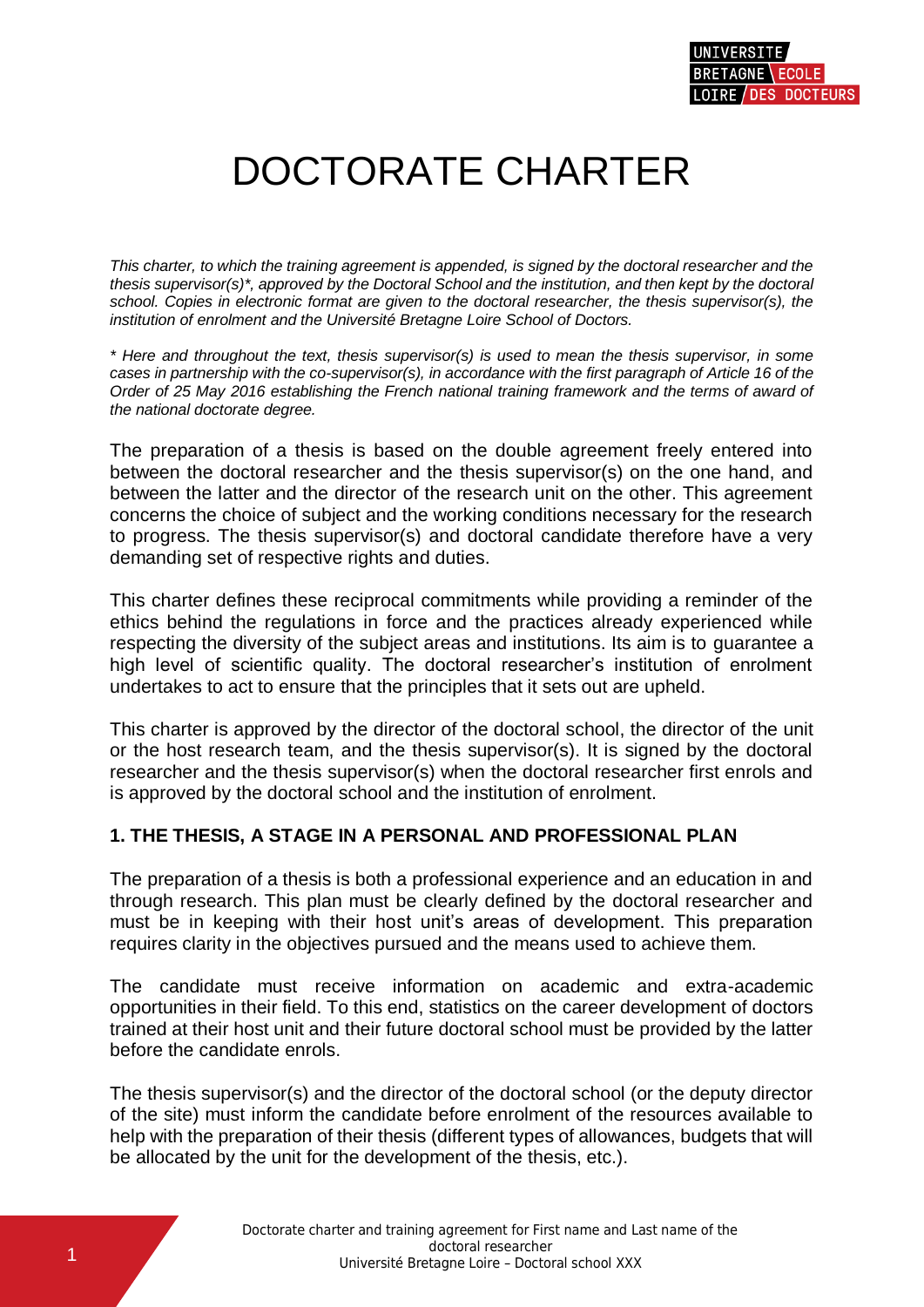To carry out their research properly, the doctoral researcher must have access to sufficient resources. For a full-time thesis, a level of funding comparable to that obtained by a doctoral contract must be sought, and priority must be given to funding in the form of employment contracts lasting at least three years following the date of enrolment on the thesis.

If the doctoral researcher's resources come from a professional activity not directly related to the thesis (e.g. teaching or liberal profession), it will be necessary to ensure that this activity gives them sufficient time to successfully complete the thesis on a parttime basis within a period of up to six years.

The doctoral school reserves the option to require a minimum level of resources before a candidate can enrol on a thesis.

Where a three-year funding plan exists, it is set up when the candidate first enrols and appended to this charter. The research work entrusted to the doctoral researcher must be compatible with the duration of funding provision.

The doctoral candidate and the thesis supervisor(s) must comply with the internal rules of their doctoral school, which includes the rules governing thesis enrolment, monitoring of doctoral researchers, training that doctoral researchers must receive, conditions of authorisation for the thesis defense and reproduction of the thesis, and the various arrangements for settling any conflicts that may arise between the doctoral researcher and their thesis supervisor(s).

In order to broaden their field of competence and knowledge of a range of subjects, and in order to facilitate their future occupational integration, the doctoral researcher must take a minimum of 100 hours of training or an equivalent activity while preparing their thesis, which must be validated by the doctoral school.

This amount of hours and the balance between cross-curricular and subject-based education shall be adjusted according to the specificities of the thesis being prepared and the doctoral researcher's project.

Vocational training (cross-curricular/complementary) as well as language courses (French and English) and education in research ethics and scientific integrity are available at the Université Bretagne Loire School of Doctors and the Doctoral Colleges of the site. The doctoral school offers subject-based education.

Exceptionally, in particular for co-supervised theses, those under CIFRE agreements (Industrial Agreements for Training through Research) and doctoral researchers in paid employment unrelated to the thesis work, in response to a justified request countersigned by the thesis supervisor(s), the director of the doctoral school (or the deputy director of the site) can exempt a doctoral researcher from having to take all or part of the courses during the thesis.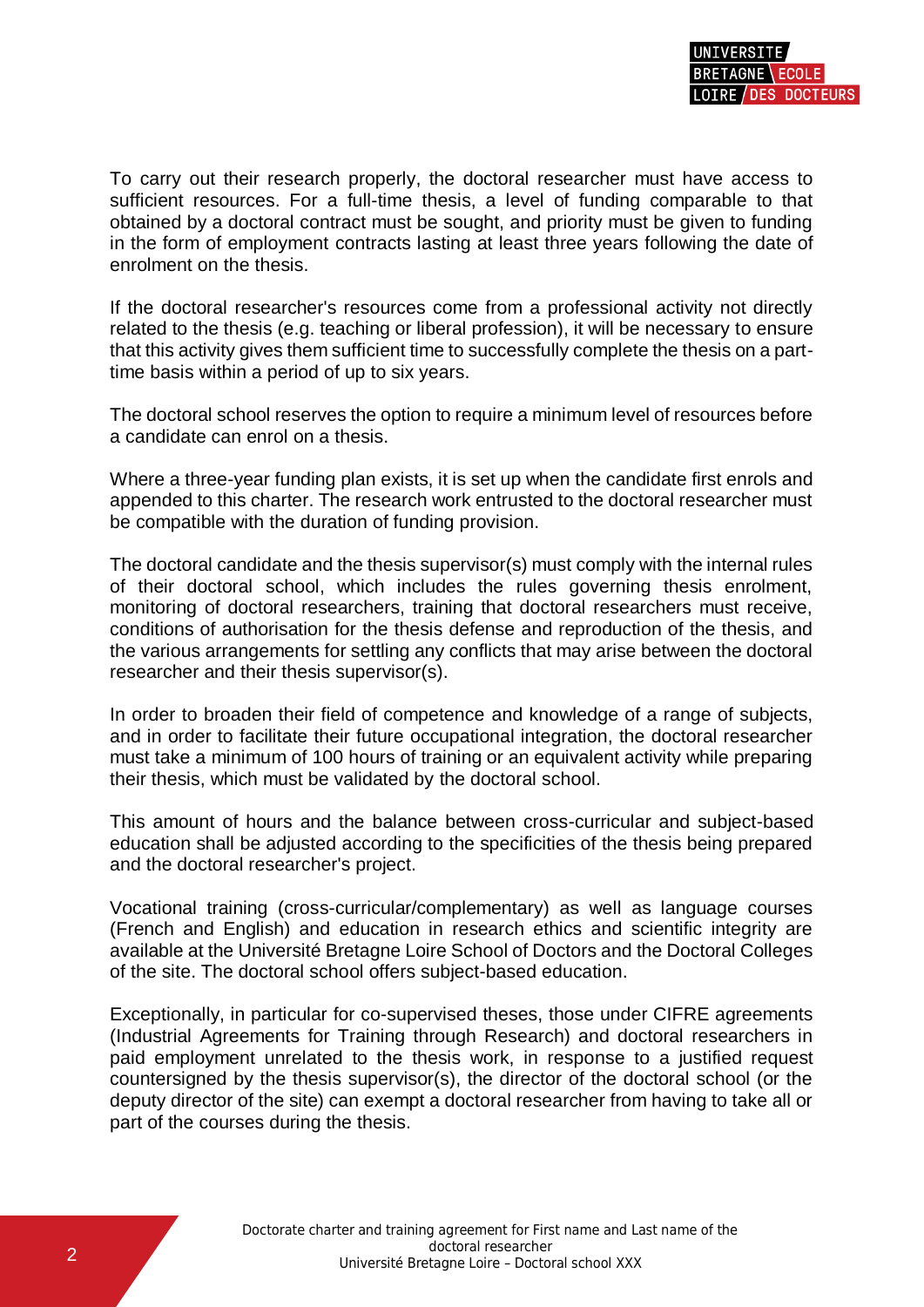Each doctoral researcher, while respecting the above rules, is free to choose their training programme and their thesis supervisor(s) are responsible for ensuring that the choices made are appropriate when a doctoral researcher chooses a course outside of those offered by the doctoral school, the school of doctors and the doctoral colleges of the sites.

A list of the courses taken, drawn up by the doctoral researcher and validated by the doctoral school, is included in the portfolio set out by the national regulations. This may be requested by the institution of enrolment before granting permission for the thesis defense.

At the same time, it is incumbent on the doctoral researcher, with the support of the team supervising the thesis, on the doctoral school to which the researcher belongs and on the institution of enrolment, to take an early interest in the doctoral researcher's occupational integration by contacting their potential future employers (research or R&D laboratories, companies, universities, research centres in France or abroad, etc.). To this end, the doctoral researcher shall whenever possible take part in the various events arranged for the purpose of improving the match between their education and employment prospects.

### **2. SUBJECT, PREPARATION AND FEASIBILITY OF THE THESIS**

The thesis supervisor(s), the institution and the director of the doctoral researcher's host unit must ensure that the proposed thesis subject is in keeping with the host unit's areas of research. The thesis supervisor(s), called upon due to their recognised expertise in the field of research concerned, must identify the innovative nature of the subject in the scientific context and ensure its current relevance.

They must ensure in the definition of the subject that the research work can be completed within a time period consistent with the thesis duration as set out by the current regulations in force (three years for a full-time equivalent devoted to research, or in other cases, the doctorate preparation period may be up to six years).

Extensions can only be granted on an exceptional basis in response to a justified request by the doctoral researcher and the thesis supervisor(s). An extension being accepted shall under no circumstances automatically result in the continuation of the funding that the doctoral researcher may have received, although the option of further assistance may be explored, especially for doctoral researchers encountering social or medical difficulties.

In order to keep to the scheduled timetable, the doctoral researcher and thesis director(s) must honour their commitments. Repeated failure to do so shall be documented in a joint statement by the doctoral researcher and the thesis supervisor(s), which may lead to a mediation procedure.

The supervisor(s) must define and assemble the resources to be implemented in order to enable the work to be done under the right conditions. To this end, the doctoral researcher is fully integrated into their host unit, and where possible they have equal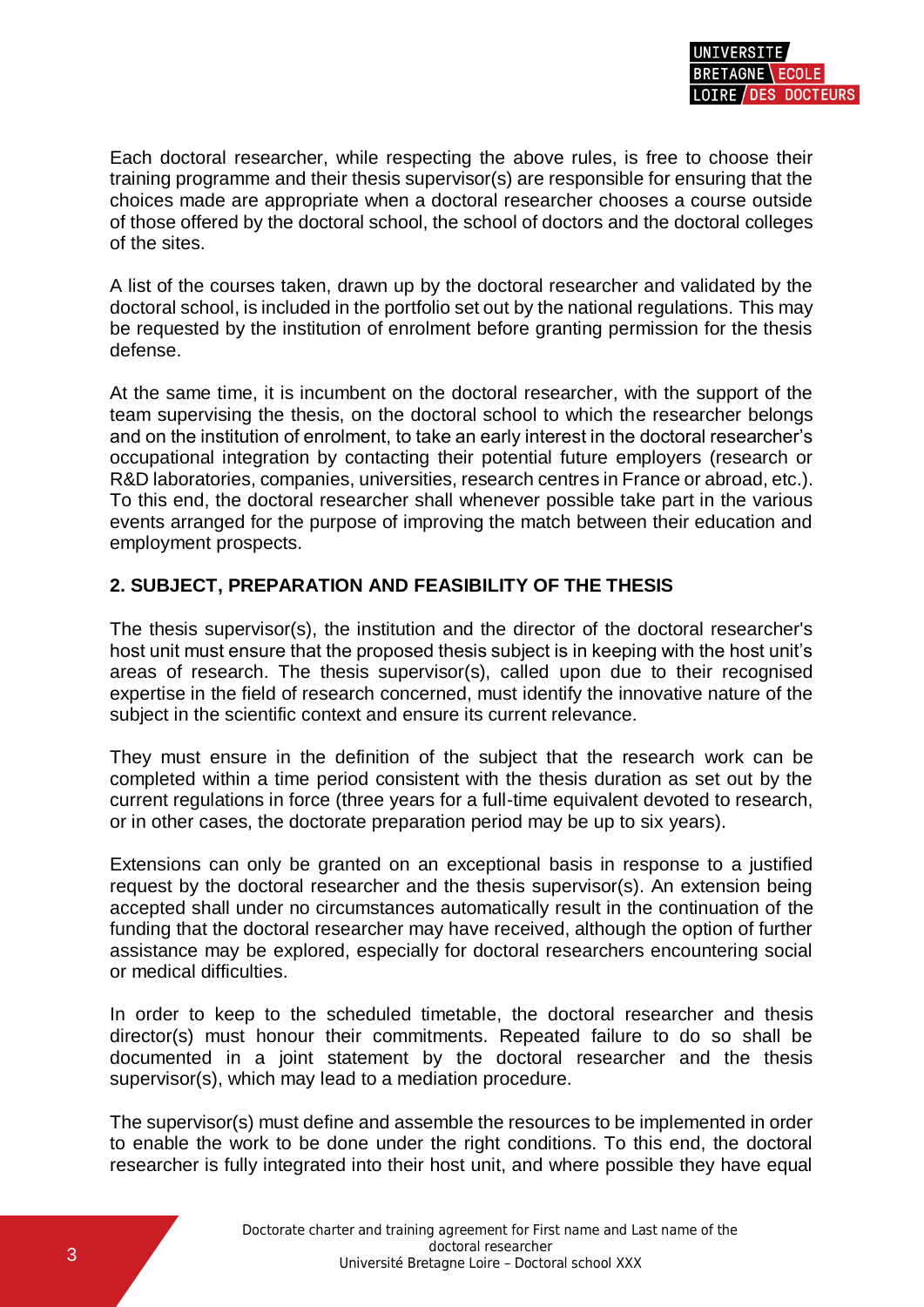access to the same facilities there as the tenured researchers in order to complete their research work (equipment, resources - IT in particular, documentation, opportunity to attend seminars and conferences). The director of the doctoral researcher's host unit and their thesis supervisor(s) must ensure that the doctoral researcher has the necessary material resources to present their work at scientific meetings, in particular national and international ones.

The thesis supervisor(s) must provide quality supervision and monitoring of the progress of the thesis work, which accounts for a significant amount of their time. The future doctoral researcher must be informed of the number of theses currently being supervised by the potential thesis supervisor(s) under consideration and the frequency of meetings between the doctoral researcher and their thesis supervisor(s).

The doctoral researcher regularly informs their thesis supervisor(s) about the progress of their thesis and any difficulties encountered.

The doctoral researcher is supported by an individual monitoring committee composed of at least two persons not involved in the thesis and appointed at the time of enrolment by the director of the doctoral school and proposed by the director of the unit. If one of the committee members resigns, he or she is replaced following the same process. The monitoring committee may be convened at the request of the doctoral researcher or the thesis supervisor(s) at any time during the course of the thesis. The individual monitoring committee shall meet at least once a year with the doctoral researcher or, for the first year, shall receive an activity report from the doctoral researcher and evaluate the training conditions and the progress of their research. It then formulates recommendations and a detailed opinion on re-enrolment, which it forwards to the director of the doctoral school, the doctoral researcher and the thesis supervisor(s).

Preparation of the thesis requires the doctoral researcher's enrolment at their institution to be renewed each year. On this occasion, the director of the doctoral school checks that the scientific, material and financial conditions are in place to guarantee that the doctoral researcher's research and thesis preparation work go smoothly.

Re-enrolment applications are accompanied by a report on the progress of the thesis work. This report produced by the doctoral researcher includes the opinions of the thesis (co-)supervisors, the directors of the host unit and the individual monitoring committee. The director of the doctoral school proposes the enrolment for the 2<sup>nd</sup> or 3<sup>rd</sup> year to the head of the institution in charge of enrolment as soon as these opinions are favourable. Applications to enrol for the  $4<sup>th</sup>$  year (and above) as well as disputed cases of enrolment for the  $2<sup>nd</sup>$  or  $3<sup>rd</sup>$  year are subject to the favourable opinion of the individual monitoring committee.

If the planned enrolment is not renewed after the thesis supervisor has given their opinion, the doctoral researcher is notified of this opinion and the justification for it by the director of the doctoral school. The doctoral researcher may request a second opinion from the research committee of the academic council or the authority that fulfils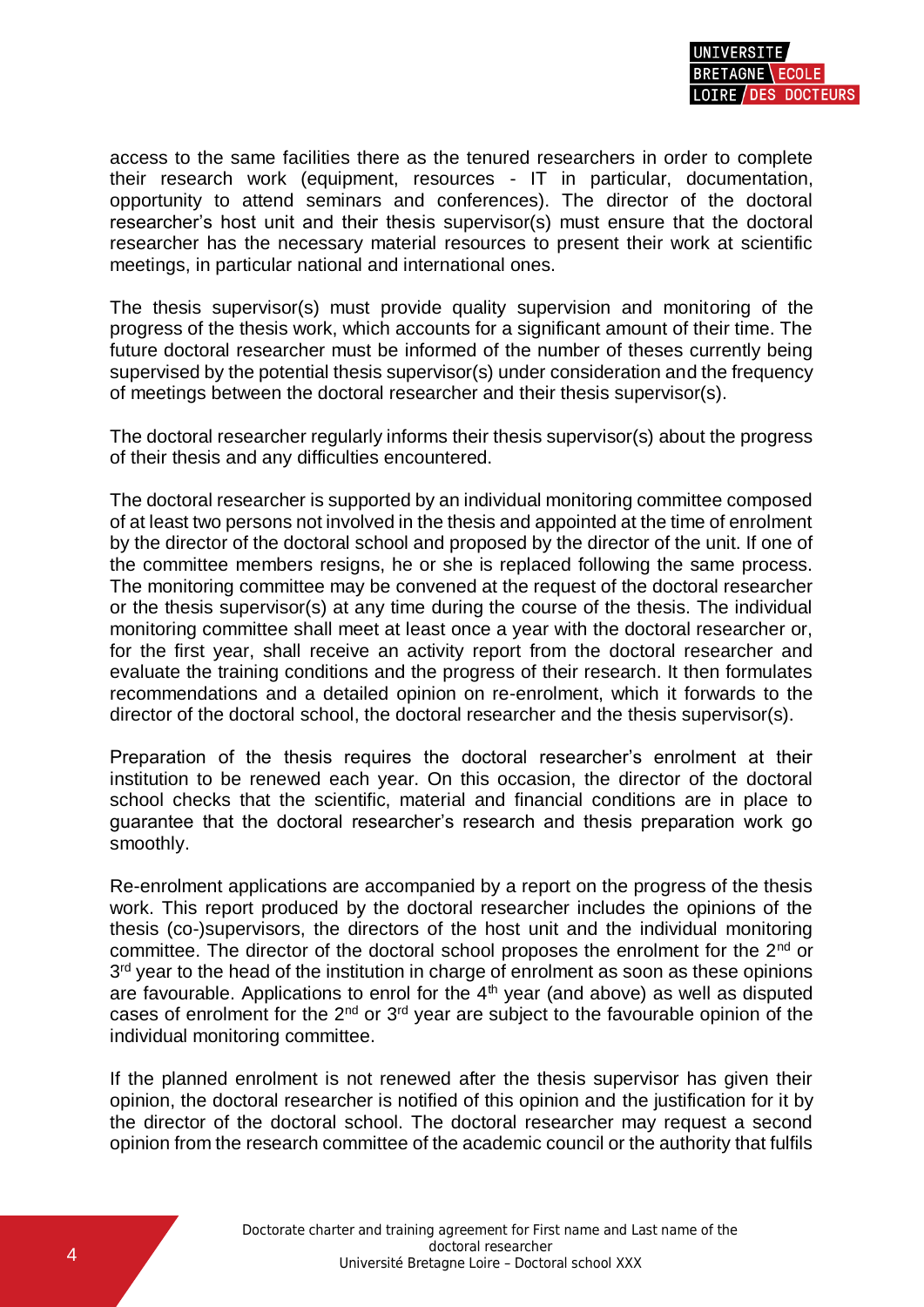this function at the institution in question. Non-renewal decisions are made by the head of the institution, who notifies the doctoral researcher if this is the case.

In accordance with national regulations, exceptionally and in response to a justified request by the doctoral researcher, an indivisible gap period lasting a maximum of one year may be taken once, by decision of the head of the institution where the doctoral researcher is enrolled, after the employer has given their agreement, if applicable, and the thesis supervisor(s) and director of the doctoral school have given their opinion.

## **3. THE DOCTORAL RESEARCHER'S PLACE AT THE HOST UNIT: RIGHTS AND DUTIES**

As a member of the host unit in their own right, the doctoral researcher is subject to the same rules as all of the research professors and researchers at the unit, especially in the field of publications, communications, invention patents and scientific ethics. They participate in the collective tasks inherent in the unit's scientific life but cannot make up for any inadequacies in the technical supervision provided by the unit or be given tasks outside of their research project. It is the duty of the thesis supervisor(s) and the director of the host unit to explain the doctoral researcher's status precisely to them, as well as the position of the doctoral researcher's scientific project in relation to the activities of the host team. They must also inform the doctoral researcher about how the unit works (statutes, internal regulations, unit council, health and safety conditions) and the representation of doctoral researchers within these authorities.

The doctoral researcher, meanwhile, must commit to a timetable and pace of work consistent with that of their host unit, with the aim of earning the doctorate within the agreed timeframe. They have a duty to inform their thesis supervisor(s) of any difficulties encountered and how their thesis is progressing.

As part of their thesis, the doctoral researcher is encouraged to participate in activities to disseminate the scientific and technical cultures developed at the unit.

The doctoral researcher undertakes to follow the internal regulations of the doctoral school to which they belong, the institution at which they are enrolled and their host unit.

#### **4. THESIS DEFENSE-RELATED ARRANGEMENTS**

The practicalities regarding the membership of the jury and the thesis defense, as described in the internal regulations of each doctoral school, must comply with the national regulations in force and be in line with the procedures in place at the establishments that award the national doctorate degree.

# **5. PUBLICATION AND APPLICATION OF THE THESIS**

The quality and impact of the thesis can be measured in particular through publications or patents and industrial reports that will be based on the work, be it the thesis itself or articles written during or after the preparation of the manuscript.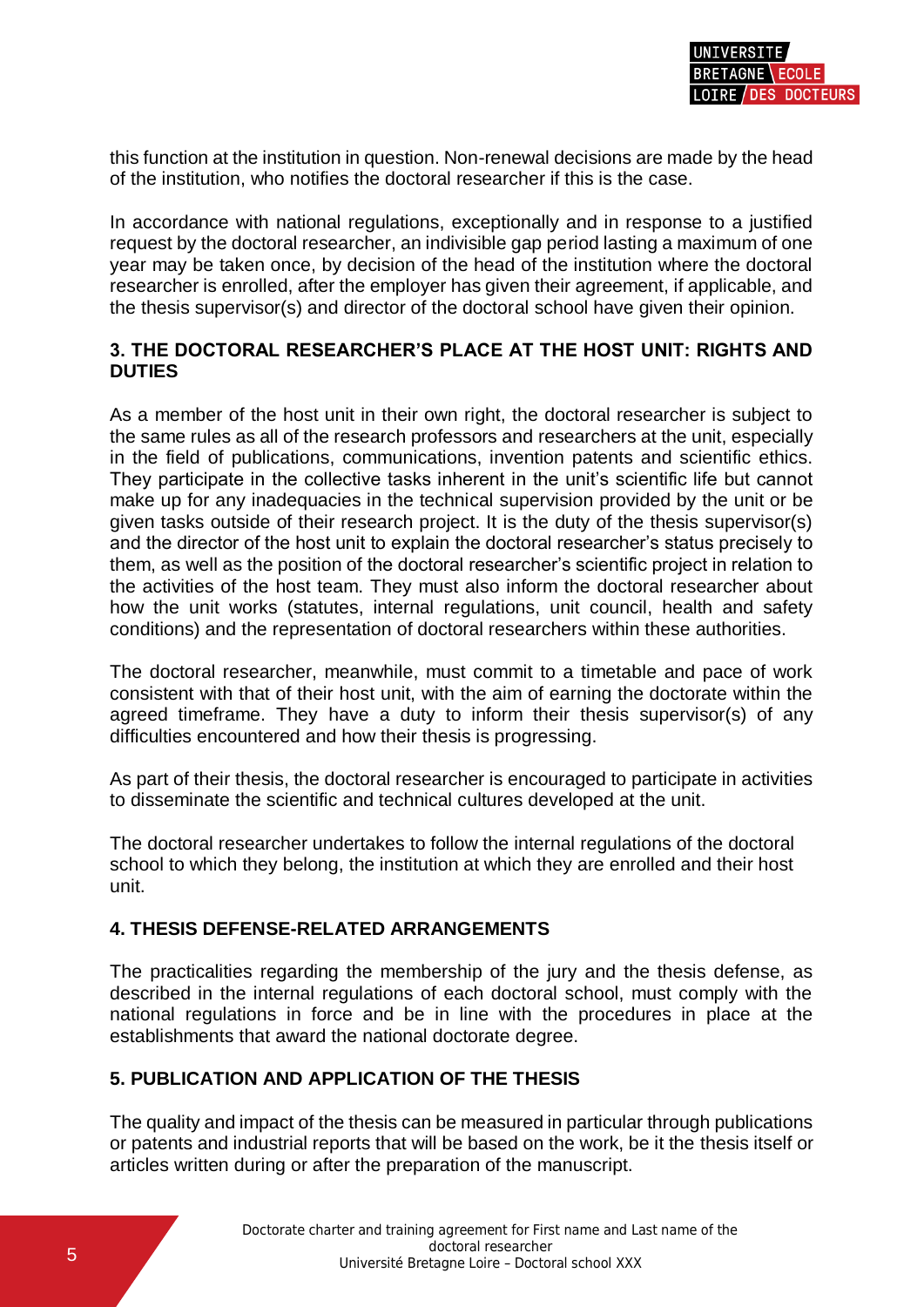The thesis work shall preferably be published in journals or peer-reviewed publications recognised by the sections of the CNU (National Council of Universities) and the HCERES (High Council for Evaluation of Research and Higher Education). The same shall apply to doctoral researchers' participation in communications at international conferences or filing patents. When the thesis defense dossier is submitted, unless another rule has been set in the internal regulations of the doctoral school, the doctoral researcher is advised to highlight the publication (or acceptance) of at least one publication recognised by the section(s) of the CNU and the HCERES as the main author or sole author.

# **6. MEDIATION PROCEDURES**

Any persistent conflict between the doctoral researcher and the thesis supervisor(s) may be brought to the attention of the director of the unit, who shall endeavour to help the parties to find a solution to the problem. The doctoral researcher, the thesis supervisor(s), or the director of the unit may also contact the director of the doctoral school (or the deputy director of the site), who will call on a mediation group consisting of two members of the doctoral school council, one of whom is a doctoral researcher representative. This group, without divesting anyone of their responsibilities, shall listen to the parties and propose a solution. The mission of the mediation group implies its impartiality. Should this mediation fail, the doctoral researcher, the thesis supervisor(s) or the director of the unit may ask the head of the institution of enrolment to appoint a new mediator. In the event of further failure, a final appeal may be made to the head of the institution of enrolment.

The doctoral school and the institution of enrolment shall keep each other informed of the conclusions of any mediations that they organise.

### **7. PARTICIPATION IN THE ACTIVITIES OF THE UNIVERSITÉ BRETAGNE LOIRE SCHOOL OF DOCTORS**

The doctoral researcher keeps themselves informed of the activities of the Université Bretagne Loire School of Doctors. At the time of their enrolment on the thesis, they commit to giving the Université Bretagne Loire School of Doctors any information necessary for the proper use of the Université Bretagne Loire doctoral database, in particular the information about their occupational integration and professional career, and this for a period of five years after earning their doctorate.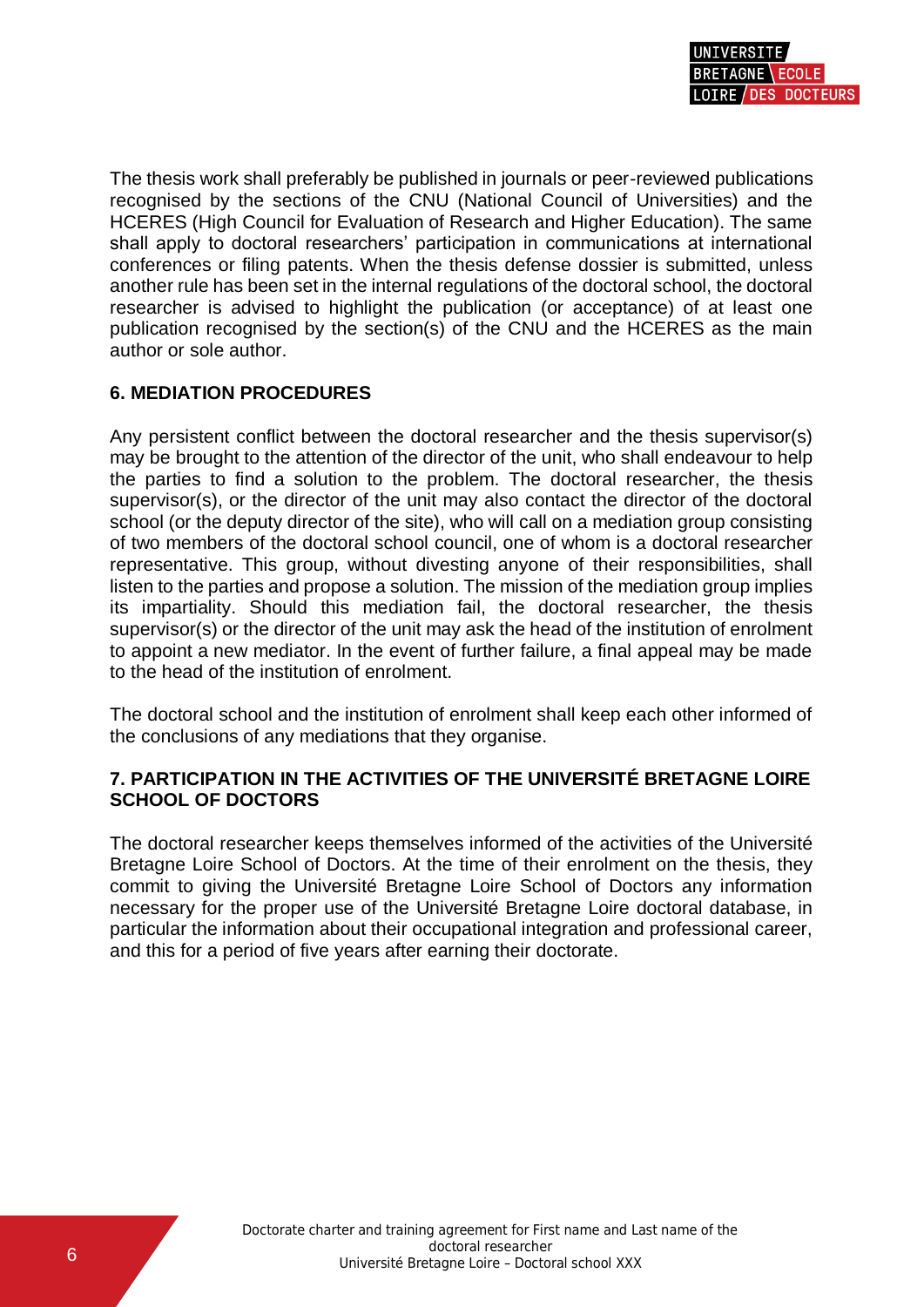

#### **APPENDIX TO THE DOCTORATE CHARTER: TRAINING AGREEMENT**

*The Order of 25 May 2016 sets out the national training framework and the terms of award of the national doctorate degree. In application of the doctorate charter, this text provides for the implementation of a training agreement with the aim of monitoring the doctoral researcher for the duration of their doctorate.*

LAST NAME and first name of the doctoral researcher:

Institution of enrolment: Doctoral school: Host unit:

LAST NAME and first name of the director of the host unit:

LAST NAME and first name of the thesis supervisor:

LAST NAME and first name of the first thesis co-supervisor or assistant supervisor: LAST NAME and first name of the second thesis co-supervisor or assistant supervisor:

Subject of the doctorate:

Brief description of the thesis project:

Degree specialisation:

List of other existing agreements specific to this thesis:

#=#=#=#=#=#=#=#=#=#=#=#=#=#=#=#=#=#=#=#=#=#=#=#=#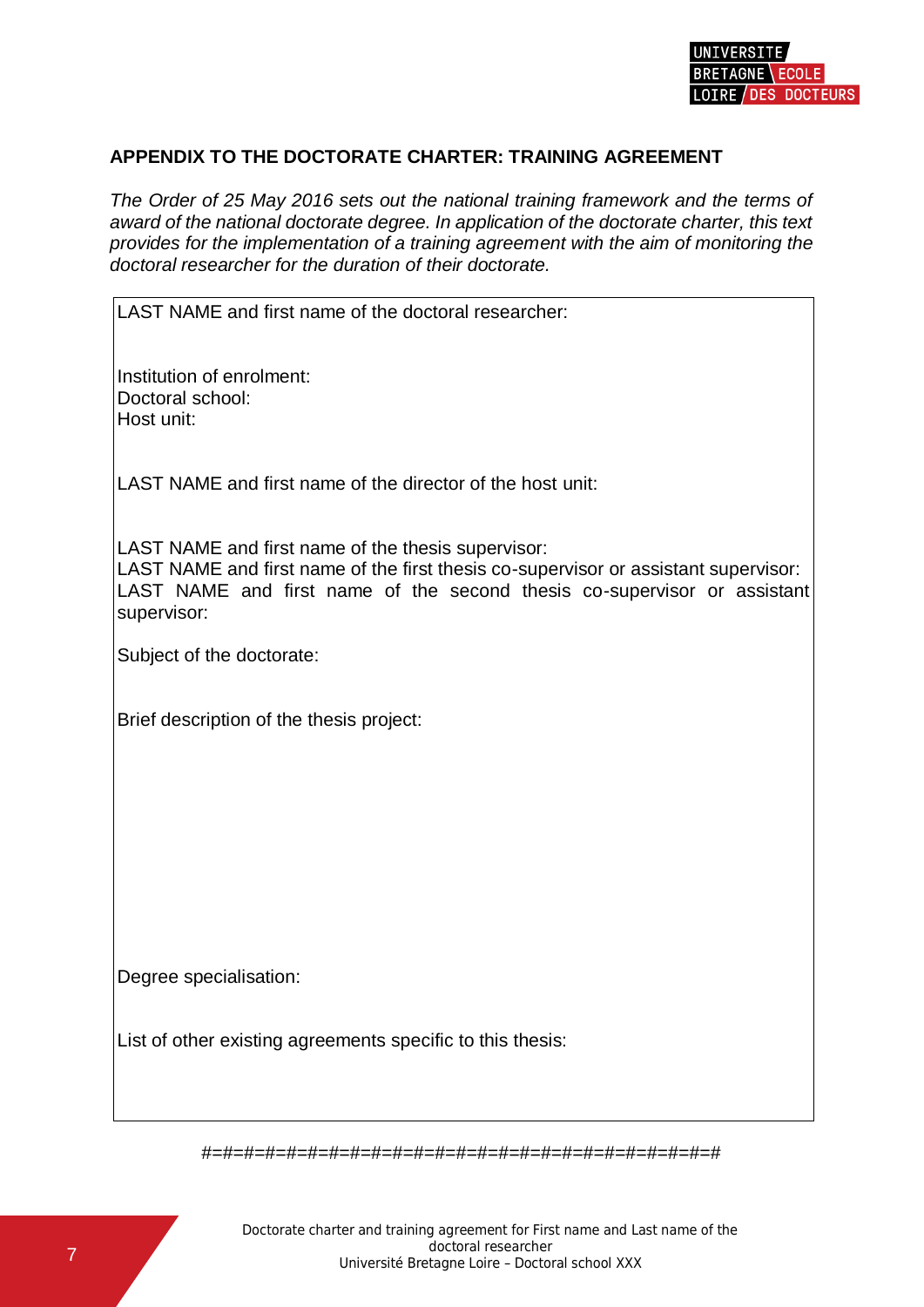#### **1.a/ Professional status of the doctoral researcher:**

# Employee of the institution:

# Employee of a research organisation (specify):

# Employee of a company funding the thesis (specify):

# Other (specify):

### **1.b/ Funding conditions of the doctoral researcher:**

# Doctoral contract (employer and net annual salary):

# CIFRE contract (employer and net annual salary):

# Employment contract (for the thesis, excluding doctoral contract and CIFRE) (employer, duration and net annual salary):

# Grant (origin, duration and net annual amount):

# Other (origin, duration and net annual amount):

#### **1.c/ Basis on which the doctorate is undertaken (full or part-time):**

In the case of part-time, specify the activity undertaken alongside the research work (type of activity, weekly duration, etc.):

#### **2/ Research project calendar:**

In consultation with the thesis supervisor, the doctoral researcher specifies the intended main stages of their research project:

Year 1:

Year 2:

Year 3:

If the thesis is undertaken on a part-time basis,

Year 4 (if applicable):

Year 5 (if applicable):

Year 6 (if applicable):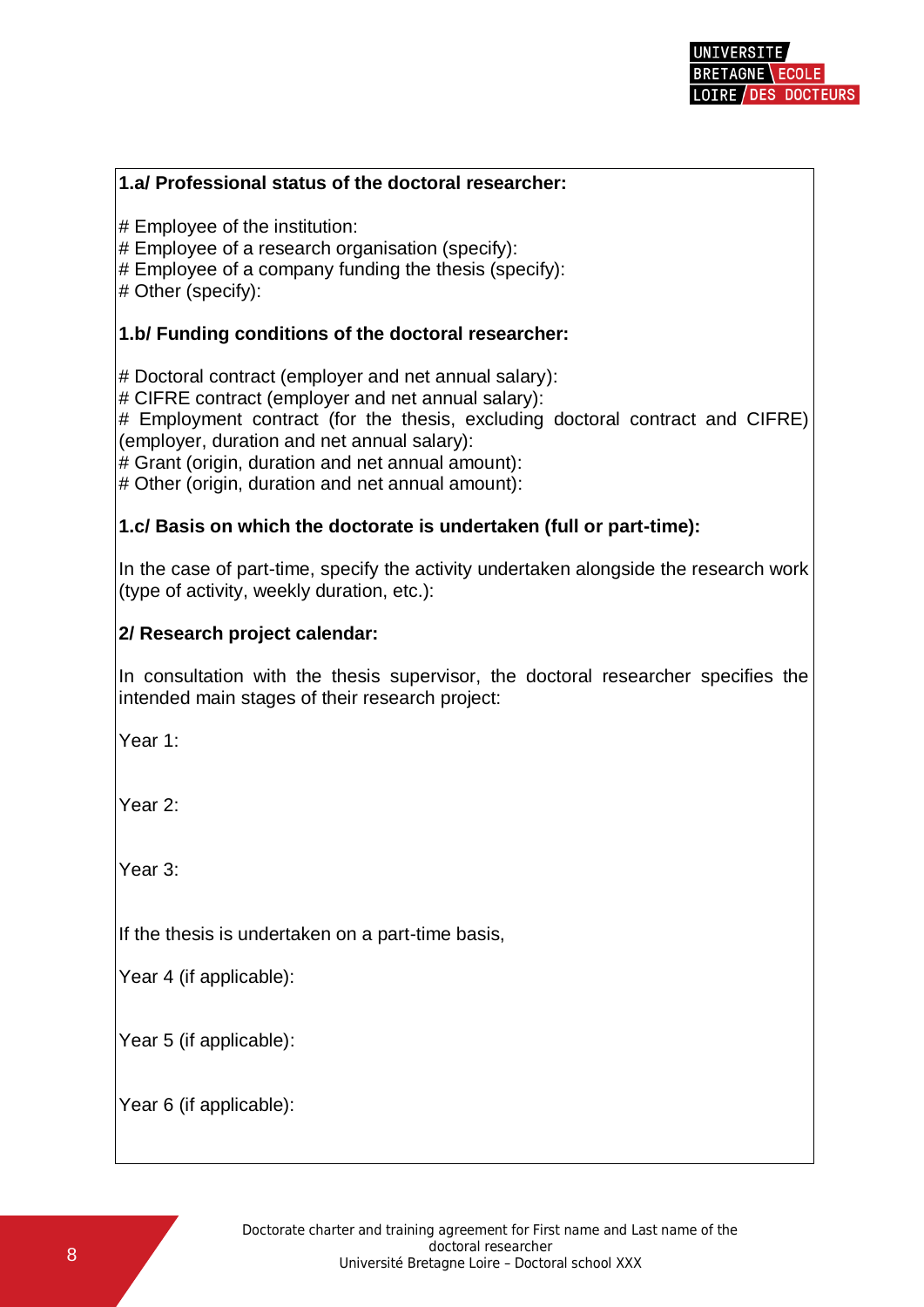# **3.a/ Terms of supervision and monitoring of the doctoral researcher's training and progress with their research:**

By default, the terms of supervision and monitoring of the doctoral researcher's training and progress with their research are determined by the internal regulations of the doctoral school.

Further details may be provided if necessary:

# **3.b/ Composition of the individual monitoring committee:**

LAST NAME, first name, role and institution of the first monitoring committee member:

LAST NAME, first name, role and institution of the second monitoring committee member:

#### **4/ Material conditions for undertaking the research project and security conditions if applicable:**

By default, the material conditions for undertaking the research project are determined by the internal regulations of the research unit where the doctoral researcher is undertaking their thesis.

Further details may be provided if necessary:

# **5/ Terms of integration into the unit or research team:**

By default, the terms of integration of the doctoral researcher are determined by the internal regulations of the research unit.

Further details may be provided if necessary:

**6/ Career plan of the doctoral researcher** (to be completed by the doctoral researcher)**:**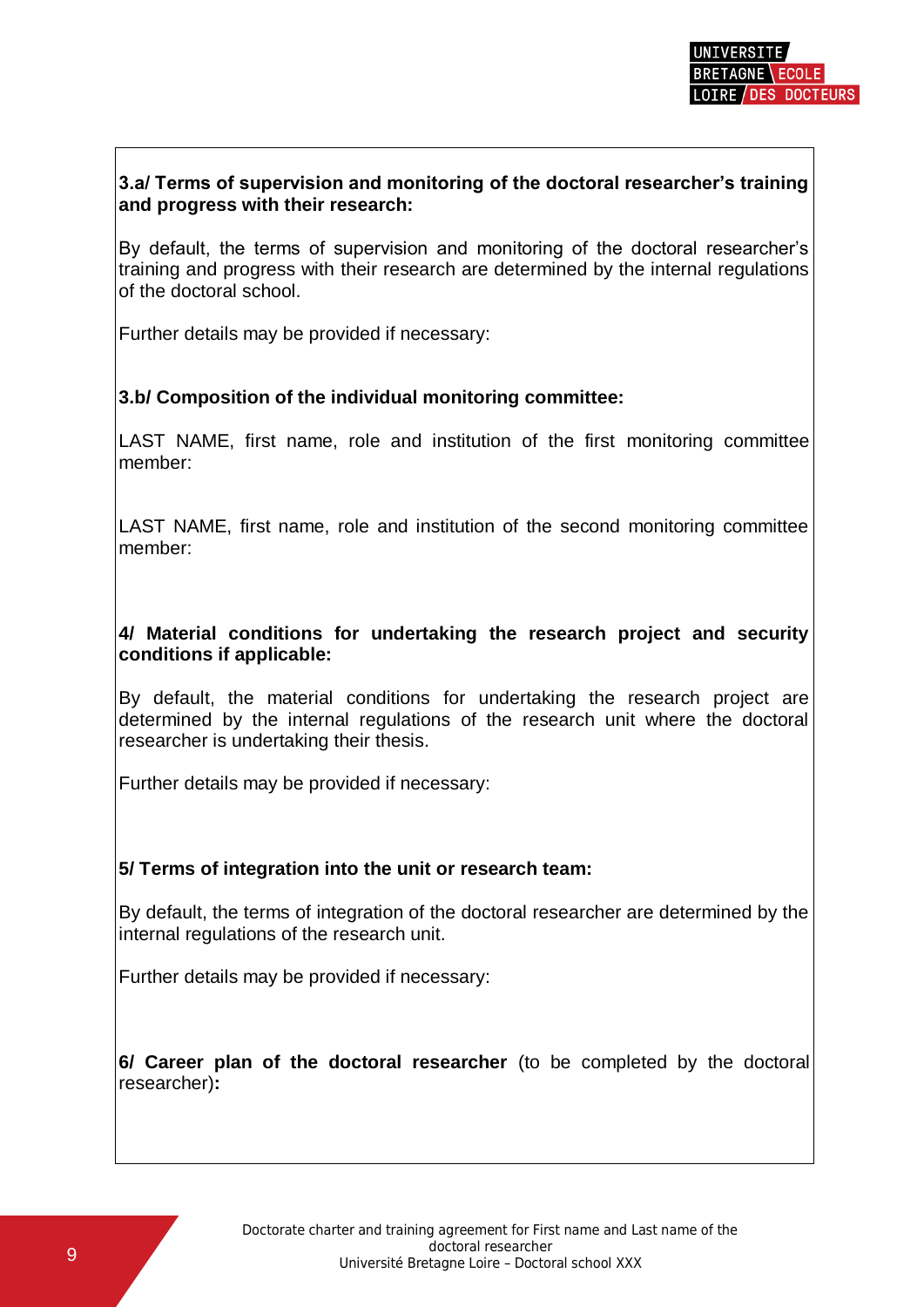**7/ Individual training plan connected with this personal plan** (to be completed by the doctoral researcher in consultation with the thesis supervisor(s)**:**

#### **8/ Aims regarding the application of the doctoral researcher's research work: dissemination, publication and confidentiality, and intellectual property rights according to the field of the doctorate programme:**

The aim of this article is to specify the terms of dissemination, publication and confidentiality, and intellectual property rights according to the field of the doctorate programme, and the post-thesis use of the data derived from the doctorate thesis.

By default, the rules on intellectual property rights are defined in the agreement between the institution where the doctoral researcher works and any joint supervisory bodies (research organisations, other institution).

By default, the laboratory "notebooks" and other data storage media remain the property of the laboratory and must consequently remain in the laboratories after the thesis has ended.

**8.a/ Publications, patents and oral communication** (to be completed by the supervisor)**:**

**8.b/ Confidentiality required (Yes/no)** (to be completed by the supervisor)**:**

If yes, on what grounds:

Funding provider's request:

Other (specify):

Desired duration:

*This agreement comes into effect on the date of the doctoral researcher's enrolment and shall come to an end 3 months after the doctoral researcher's thesis defense.*

*This agreement may be modified if necessary when the annual re-enrolments take place, by the addition of an amendment signed by the parties.*